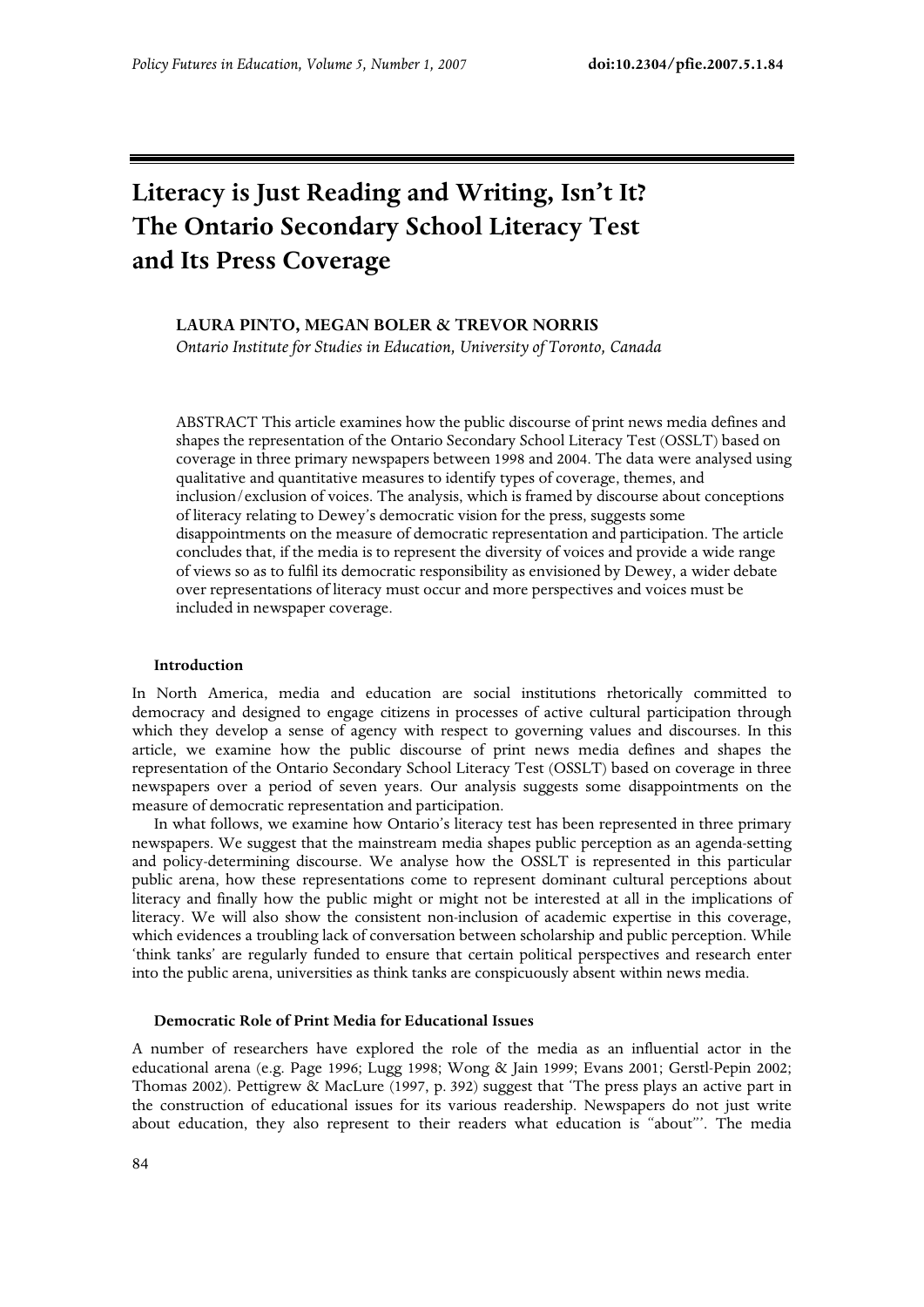ostensibly acts in an important educational role for the public. Yet despite acknowledgement of the unique and important role that the media plays in educational discourse in the public sphere, very little empirical research has been conducted on this topic. Aldridge (2001) suggests that in Canada, newspapers play a unique role in informing Canadians given the relatively small domestic magazine market. Her comparison of Canadian newspapers to those in other jurisdictions suggests that Canadian newspapers tend to rely on information and debate over sensationalist titillation, which Aldridge describes as more 'sedate' than other jurisdictions (2001, p. 612). She also notes that Canadian newspaper articles tend to be longer than those in the United Kingdom and United States, and therefore provide more depth of coverage and analysis.

Despite this potentially important role, the relationship of mainstream print media to education might easily be dismissed or idealised. These polar views can be characterised as 'cynical' versus 'idealist'. A cynical view might articulate such dismissals as (a) the media is merely scanned by readers and not digested, and thus should not be considered as a full-fledged policy actor; and (b) the mainstream media offers so little in-depth coverage particularly of a topic like education that one should not bother considering the media as a policy actor. In contrast, an idealist view would argue that the media ideally functions in a democracy to entice the public to learn more about a subject. This was indeed John Dewey's view, when he elaborated a Jeffersonian vision that emphasises the creation of an informed and questioning citizenry through education, and grants a clear role for the press within this ideal of democracy.

Dewey admitted that 'a newspaper which was only a daily edition of a quarterly journal of sociology or political science would undoubtedly possess a limited circulation and narrow influence.' But, he predicted, the material in the newspapers he imagines would have such an enormous and widespread human bearing that its bare existence would be an irresistible invitation to a presentation of it which would have a direct popular appeal. (John Dewey, *The Public and its Problems*, quoted in Westbrook, 1993, p. 311)

Dewey recognised the limitations of newspapers' necessary condensation and reductiveness. Yet he maintained an optimism that the average readers' interest would be so peaked by newspapers that they would be inspired to conduct further inquiry into more scholarly social science. Today, it is rather hard to imagine the average reader of the *Globe and Mail* page B12 story on literacy testing running to the library to research the question further. It is even harder to imagine very many students in teacher education being so inspired by newspapers as to carry out scholarly study. Yet Dewey also believed that social sciences should be informing news reporting. We do agree that, if nothing else, our studies of how mainstream news covers educational issues points to the need for newspapers to take more seriously the academic research being done and integrate scholarly positions into their reporting.

The introduction of the OSSLT in 2000 affected a great many citizens of Canada's largest province – students, teachers, and parents most centrally. Its introduction was one of many largescale, high-stakes literacy testing initiatives internationally – each of which appears to have been met with controversy and resistance. As such, this article's focus on the OSSLT's introduction holds a great deal of significance since it has the potential to bring debates over literacy (e.g. What counts as literate? Who decides who is literate? Whom does the test privilege? Whom does the test disadvantage?) and high-stakes testing (e.g. test validity, test reliability) to the fore. Our focus on the OSSLT is important as high-stakes literacy testing can alternately be perceived as a middle-ofthe-road, non-partisan educational issue when in fact it has far-reaching implications about achievement and about achievement differentiated by the social class and ethnicity in the multicultural context of Canadian education. As such, the introduction of the OSSLT has the potential to launch fruitful public debate over a variety of educational issues in public forums.

## **The Climate of Reform: high-stakes literacy testing**

Contemporary educational reforms are characterised by 'back to basics' philosophy and accountability measures, often in the form of standardised tests designed to measure students' literacy and numeracy achievement (Levin, 2001; Wiley & Wright, 2004). Such was the case in Ontario when the OSSLT was introduced in 2000, requiring grade 10 students in the province to pass the test in order to graduate from high school. The analysis sheds light on how the OSSLT was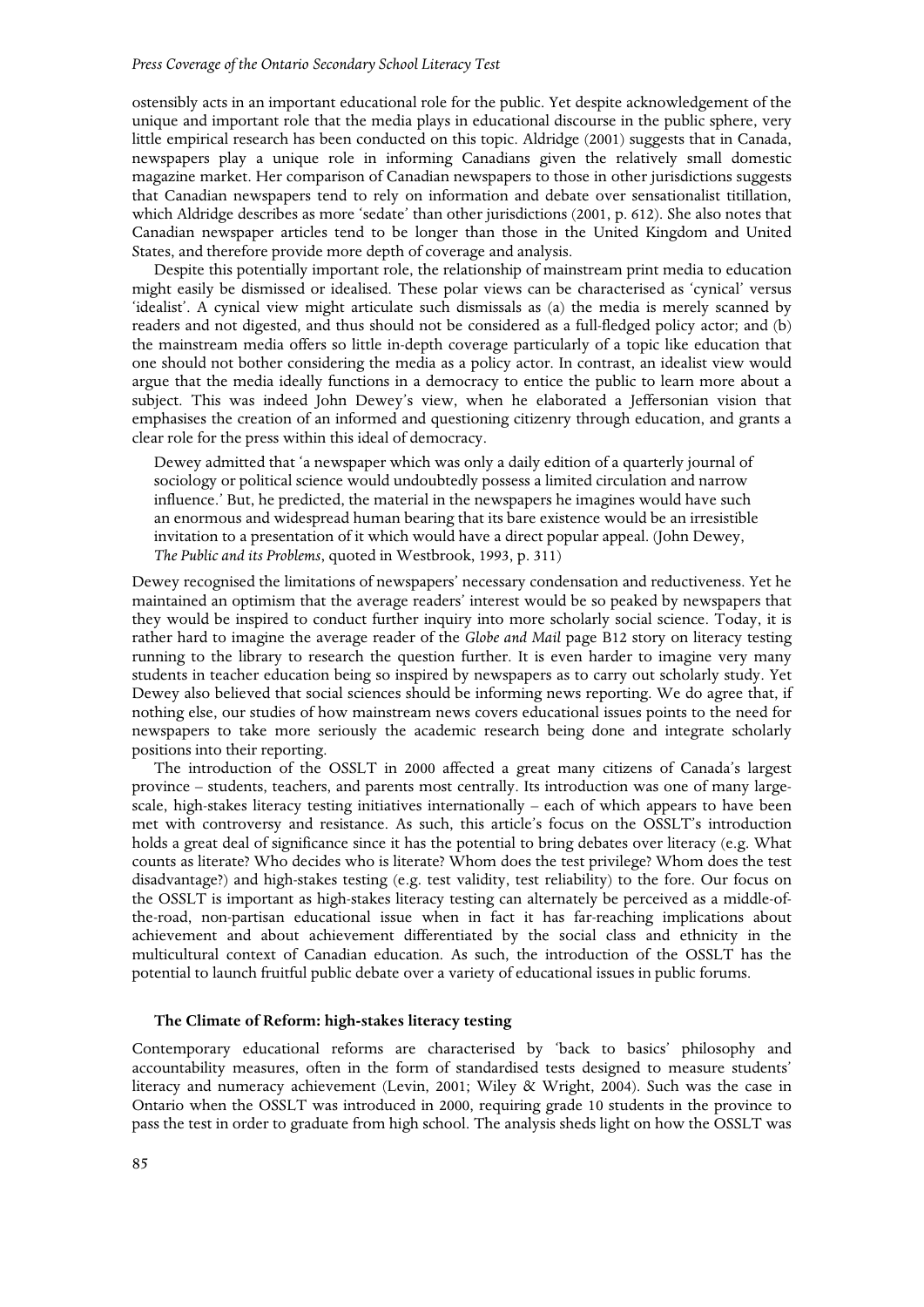presented to Canadians in the press, paying specific attention to how these mainstream media portrayals define and shape conceptions of literacy. We explore how newspaper coverage differs from much of the educational academic discourse; namely, in its reductive definition of literacy as 'functional', which lacks the necessary analyses of literacy as a complex, culturally embedded set of practices.

Widespread concern about graduates who lack 'literacy' skills has been implied as the impetus for testing in numerous jurisdictions. Nelson et al (2004) report that the rationale for testing programmes often focuses on public dissatisfaction with schools, and the perception that standards have slipped. In the United States, the No Child Left Behind (NCLB) Act of 2001 requires all states, school districts, and schools that are federally funded through Title 1 grants to administer state literacy tests to children in grades 3 through 8. There are plans to extend this testing through secondary school. These test scores determine whether schools achieve 'Adequate Yearly Progress' (AYP) to wards the goal of proficiency for all children by 2014. Presently, the 'high stakes' tend to affect US school districts, who risk losing control or funding if students underperform, as well as students, who must pass to be promoted to the next grade. Reports suggest that in the future, American students will be required to pass a standardised test to earn their high school diploma. Similar reforms in the United Kingdom, through the Department for Education and Skills, include mandated National Curriculum tests (known as Standard Assessment Tasks [SATS]) for students at the ages of 7, 11 and 14. Unlike the United States and United Kingdom, there is no Canadian federal legislation requiring standardised literacy testing, largely because education remains within provincial jurisdiction. However, some provinces – most notably Ontario and Alberta – instituted their own high-stakes literacy testing programmes which are required to earn a high school diploma. The literacy test we discuss here, the OSSLT, was introduced in 2000, requiring grade 10 students in the province to pass the test in order to graduate from high school.

Despite what appears to be widespread public support for high-stakes literacy testing [1], there have been a number of concerns raised about it which demonstrate public efforts to contest how literacy is defined and measured and which illustrate the persistent absence of complex analyses of these public concerns within mainstream media. While the complex debate about cultural difference in relation to literacy is beyond the scope of our analysis, we wish to draw attention to one particular concern that often surfaces: the underperformance of diverse populations in highstakes literacy tests. Cultural, racial and class-based differences in performance have been well documented (see, for example, Livingston & Livingston, 2002; Grant & Wong, 2003; Newman & Chin, 2003; Valencia & Villarreal, 2003; Nelson et al, 2004). Poor performance among marginalised groups has been attributed to the content and structure of tests, which fail to take into account the lives, cultural experiences, and points of view of these groups and tend to privilege the cultural capital of white middle-class test-takers whose first language is English.

Through the analysis and discussion that follows, we draw attention to Ontario's literacy testing initiative, and how public discourse regarding it has been framed. Underlying our discussion are a variety of tensions surrounding controversies of literacy, at the heart of which lie issues of equity and diversity in literacy and testing practices. Our central focus is on the narrow ways in which the mainstream media discusses literacy in the context of the OSSLT.

#### **Tensions in Literacy Discourses: grounds for democratic discussion**

Literacy discourse is characterised by tensions over what 'literacy' means, who it serves, how it ought to be measured, and how it should be taught and learned. In this very brief summary of this vast debate, we will focus on several key tensions that surface in attempts to define literacy. Lankshear (2004) identifies four conceptions of literacy that appear in educational policy documents which are particularly useful in understanding what is at stake in how literacy is defined. First, the lingering basics, or functional literacy, conception is pragmatic in its emphasis on readying people for the necessities of daily life. This conception suggests that standards should include writing cheques, employment applications and business letters, reading sets of instructions, bus schedules, street signs and warning labels. A second conception, 'new basics', emerges under the rationale that basic or functional literacy is insufficient for effective participation in modern societies. This second conception includes some degree of reading comprehension, the ability to draw conclusions, and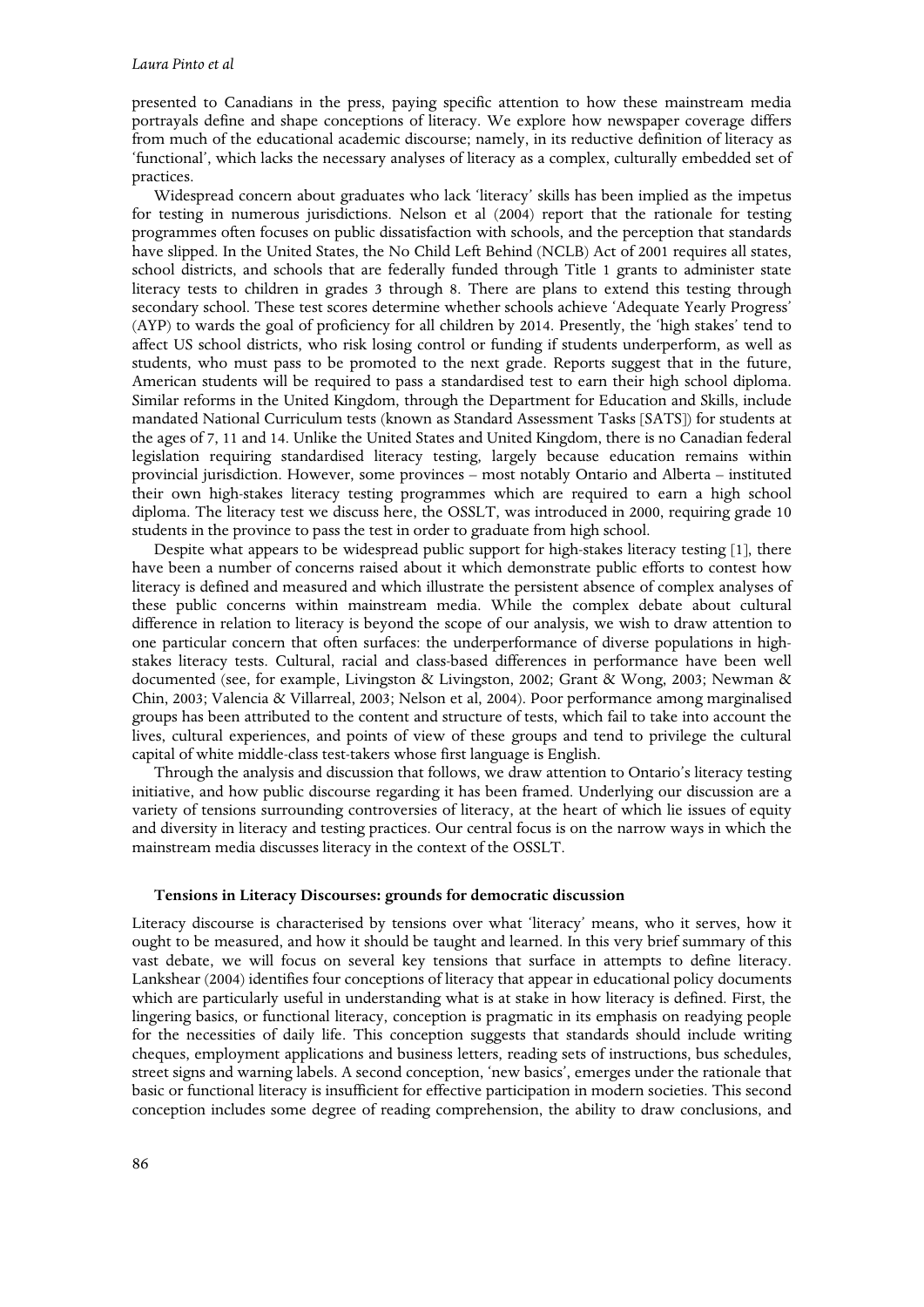solve problems using text-based forms. A third conception, elite literacies, emphasises mastery of subject disciplines, managing and synthesising information, and more complex problem-solving abilities. Fourth, Lankshear identifies foreign language literacy as a response to globalisation that entails acquisition of additional language skills beyond one's native language. In addition to Lankshear's conceptions, Michael Apple (1993, p. 44) defines a fifth conception: '*critical* literacy, *powerful* literacy, *political* literacy which enables the growth of genuine understanding and control of all of the spheres of social life in which we participate'.

Governments often suggest that 'literacy' must be a national priority under the rationale that increased literacy levels will lead to better employment and economic outcomes. However, many of these government statements rely on functional conceptions of literacy. Tensions arise when economistic rationales and functional conceptions of literacy are challenged. For instance, functional conceptions of literacy claim to provide only those skills necessary to productively inhabit our world and strengthen national economic competitiveness, yet they do so in a way that entails adaptation and accommodation to a pre-existing social order which in turn remains unexamined. Functional literacy is also criticised for dismissing or minimising the importance of forms of literacy which do not necessarily contribute to measurable indicators of economic growth or readily translate into improved employment prospects.

However, students may acquire functional literacy while remaining illiterate in the ways in which they are subjugated. Those who attain functional literacy do not necessarily become the writers and rewriters of the rules and values of society, but all too often remain its interpreters and enactors. This notion is central to the work of Paulo Freire:

For Freire functional literacy is a contradiction in terms. It creates the silence of the passive reader, the silent receiver who has found their place in society, who has been given entry into the elite's library of knowledge and who therefore may be seen there, but who cannot, or must not, be heard. (Taylor, 1993, p. 148)

Thus, functional literacy claims to merely 'mirror' the world, to reflect what 'is' rather than what could be, or that what 'is' might in fact represent a constructed constellation of cultural values and social practices. In doing so, functional literacy may thereby undermine the possibility of social change.

#### **The Introduction of the OSSLT**

The advent of Ontario school reform in the late 1990s brought about swift and significant changes to education and curriculum policy. The reform measures included a new approach to funding of schools, and major changes to policies governing school board organisation, curriculum, student assessment, and teacher working conditions. These changes were introduced by the Ontario Ministry of Education between 1995 and 2000. The significant changes legislated included a largescale, high-stakes testing programme, delivered through an arm's-length agency called the Educational Quality and Accountability Office (EQAO).

Since 2000, the EQAO has administered the Ontario Secondary School Literacy Test (OSSLT) to all grade 10 students in the province. Analysis of how OSSLT presents the construct of literacy for testing is crucial, since teachers are accountable (and, according to anecdotal evidence, experience pressure from administrators) for student performance on the test. There is no doubt that preparation for the OSSLT has some impact on classroom practice. The student section of the EQAO website explains its purpose:

The purpose of the Ontario Secondary School Literacy Test (OSSLT) is to ensure that students have acquired the essential reading and writing skills that apply to all subject areas in the provincial curriculum up to the end of Grade 9. All students in public and private schools who are working toward an Ontario Secondary School Diploma are required to write the OSSLT in Grade 10. Students who have been eligible to write the OSSLT at least twice and have been unsuccessful at least once are eligible to fulfill the requirement through the Ontario Secondary School Literacy Course (OSSLC). Successful completion of the OSSLT or OSSLC is a graduation requirement. Every student who writes the OSSLT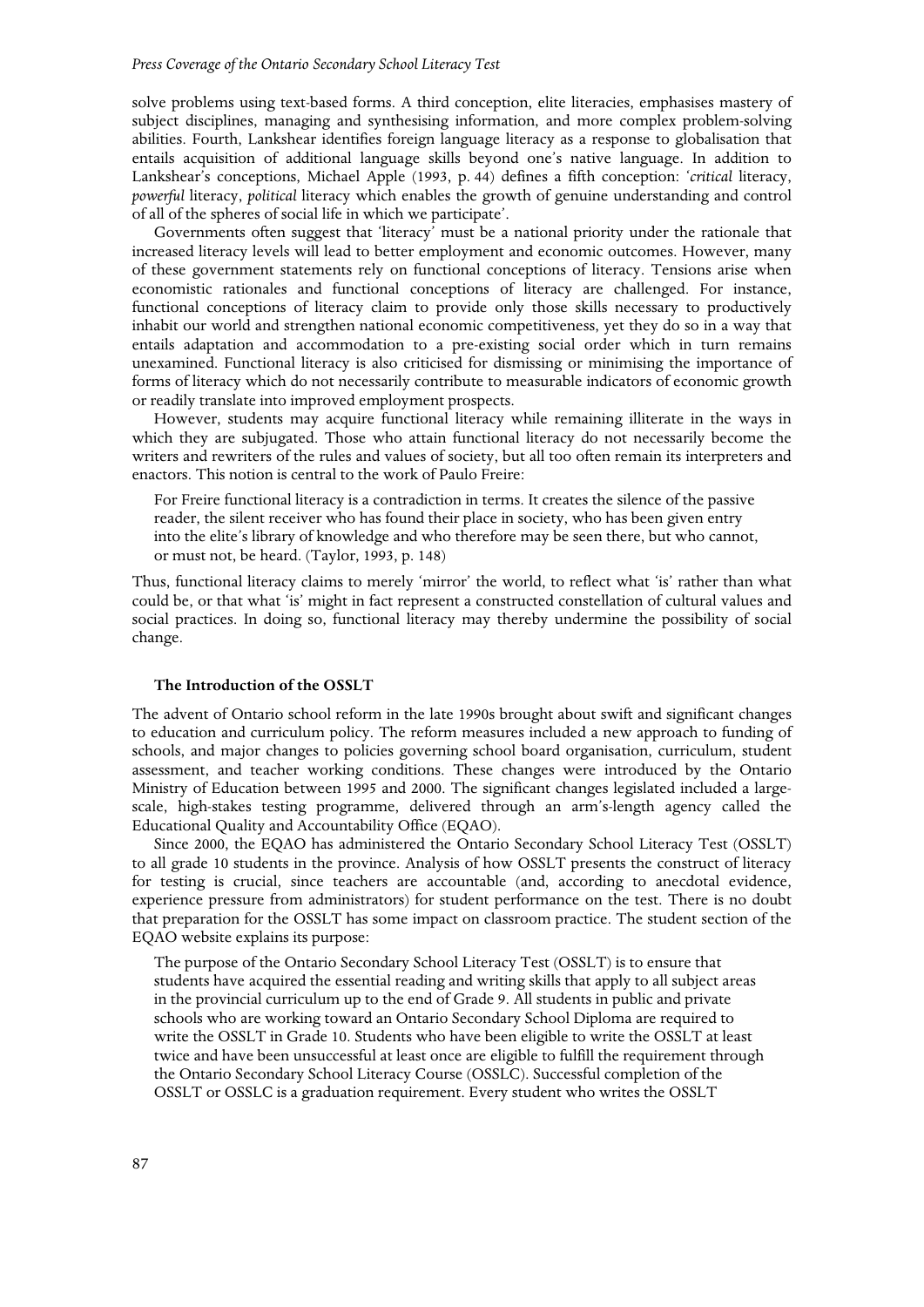receives an Individual Student Report. EQAO also releases provincial, school board and school results.

In 2003, the Ministry of Education stated:

It's important to note that provincial tests were put in place for two reasons. One was to set high standards for students, but most importantly, to provide educators and the [Education] Ministry with a tool to identify students who need extra support. (Lindgren, 2003, p. A14)

The test itself has been criticised for a number of flaws in content and implementation. Wolfe et al (2004, p. ii) point out that EQAO failed to define assessment constructs to be measured, nor described the 'decisions made in interpreting the curriculum documents and developing the assessment frameworks'. The test is used for a number of diverse purposes, and some have made the case that a single test cannot be used for student learning purposes, to measure teacher performance, and to rank school and board performance. The test has also been criticised for flaws in its format and grading procedures, which reward students for closely following directions, and for disadvantaging students who take on more creative approaches to responding (Wolfe et al, 2004). For additional analysis of the OSSLT, refer to the Appendix.

## **Newspaper Portrayal of Literacy in the OSSLT**

Implementation of the OSSLT led to media coverage in a variety of forms. In this section, we explore the frequency and ways in which three Canadian newspapers reported on the OSSLT, with attention to how they framed discussion about student achievement, content, and controversy. The analysis explores what notions of literacy are implicitly and explicitly discussed in the press coverage. Our investigation highlights the central question: how does the mainstream media, as an arm of democracy and key space for public debate, stimulate or constrain social and cultural conversation about such fundamental educational policy concerns as literacy?

#### *Methodology*

The research methodology used for this study incorporates both quantitative and qualitative approaches adapted from Wong & Jain (1999) to analyse newspaper articles published between 1 January 1998 and 10 October 2004. The three newspapers examined in this study were selected because they represent the major sources of national news in Canada. Given that education is a provincial issue while most Canadian magazines reflect a national orientation, that magazine audience and format may entail a different representation of the issue, and that scholars argue that 'newspapers are the principal medium for Canadians to address other Canadians' (Aldridge, 2001, p. 5), our analysis will focus only on newspaper coverage.

Canada's two 'national' newspapers – the *Globe and Mail* and the *National Post* – were selected for their large circulations and prominence in reporting news. A third paper, a 'local' but with the largest circulation in the country and national distribution of close to half a million (Townson 1999, p. 52), is the *Toronto Star*. The *Toronto Star*, published by Torstar, is considered by the public to be 'middle of the road' in terms of its political leanings and community and family orientation. Canada's largest and oldest national newspaper, the *Globe and Mail*, was established in 1843, decades before the founding of Canada itself. Owned by the Southam news chain, the *Globe* derives its enduring success from its standing as the voice of Canada's established professional elite, particularly in the economic and political centres of Toronto and Ottawa (Aldridge, 2001, pp. 2-3). The newest paper to enter the scene, the *National Post*, was established by the owner of Hollinger Inc., right-wing iconoclast Conrad Black, in 1998 as a national competitor to the *Globe and Mail* by building a newspaper on the pre-existing *Financial Post*. The *National Post* is known for a decidedly pro-corporate position (Aldridge, 2001, p. 3). Articles from these papers were located by searches within each newspaper's archival system using the following key words: 'literacy', 'literacy test', 'Ontario Secondary School Literacy Test', 'Ontario literacy test' and 'OSSLT'. Note that the scope of this article is limited to discussion of the OSSLT – excluding specific newspaper coverage related to other tests such as the Programme for International Student Assessment (PISA) and the grade three and six literacy tests also administered by the EQAO.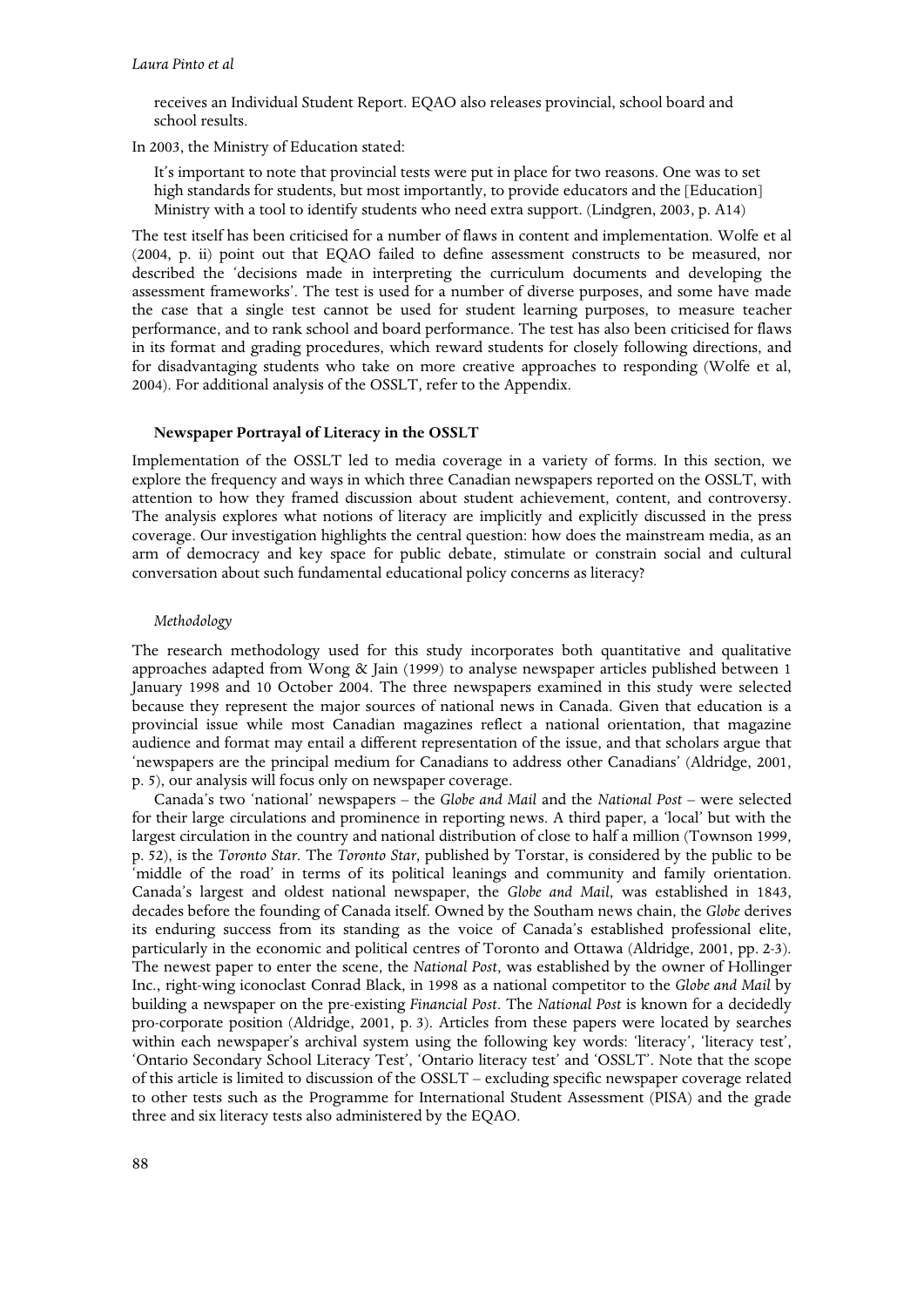Archives of each of the three newspapers were searched electronically for mentions of literacy, the OSSLT, and standardised testing. Results were downloaded and printed, and only those articles which specifically addressed literacy testing for adolescents and referred to the OSSLT were included in this analysis. Quantitative analysis yielded descriptive summaries of the data set based on article features: type of article, year of publication, stakeholders or experts quoted.

Next, qualitative content analysis was used to establish thematic areas. Using the constant comparative method, articles were coded based on the main theme they addressed. Aggregate summaries of themes were then constructed. We then assigned key statements from the articles into the thematic categories. We compared the themes and content within each theme to the theoretic framework that guides this study. Specifically, we analysed the conceptions of literacy implicitly and explicitly discussed in the articles, and looked for instances where authors or subjects in articles challenged the dominant perceptions of literacy which are represented in the OSSLT. This last stage of analysis shed light on the degree to which newspapers contribute to or detract from democratic dialogue on literacy expressed through standardised testing in Ontario as articulated in the research question. Finally, we assembled the findings.

#### *Findings*

Descriptive summaries of quantitative data describe the level of prominence the OSSLT receives in the newspapers studied. Tables I, II, III, and IV provide descriptive data about the articles with respect to the type of article, year of publication, main theme, and type of stakeholder(s) or expert(s) quoted.

| Newspaper     | Brief news | News articles       | Editorials or  | Published | Total number |
|---------------|------------|---------------------|----------------|-----------|--------------|
|               | articles   | (includes features) | opinion pieces | letters   | of articles  |
| Toronto Star  |            | 27                  |                |           | 40           |
| Globe & Mail  |            | 14                  |                |           | 18           |
| National Post |            | 15                  |                |           | 19           |
| Total         |            | 56                  |                | n         |              |

Table I. OSSLT coverage by type of article.

Nearly three-quarters of newspaper articles dealing with the OSSLT and literacy (56 of 77 articles or 73%) take the form of news articles. The fewest are in the form of editorials or opinion pieces and letters to the editor. While there are few published letters [2], it remains that letters suggest an interest in public discourse on literacy among readers. We included published letters to the editor in addition to news and editorial pieces because they shed some light on the level of discourse on literacy testing that the newspapers studied facilitate. Because news articles tend to report events, they provide less discussion or debate about contextual or theoretical issues. In the following sections, we will elaborate further on this point.

| Newspaper     | 1998 | 1999 | 2000 | 2001 | 2002 | 2003 | 2004 | Total |
|---------------|------|------|------|------|------|------|------|-------|
| Toronto Star  |      |      |      |      |      |      |      | 40    |
| Globe & Mail  |      |      |      |      | 8    |      |      | 18    |
| National Post |      |      |      | 10   |      |      |      | 19    |
| Total         |      |      |      | 26   | 19   | 16   |      |       |

Table II. OSSLT coverage by year.

The highest frequency of articles concerning OSSLT occurred in 2001 (roughly one-third of articles included in this analysis). This corresponds with the first year of the test's implementation. As well, an incident concerning the theft of the closely guarded test by a university student occurred that year, and is the focus of a number of articles.

Main themes, as illustrated in Table III, were identified using a constant-comparative approach in light of the theoretical framework for analysis. Approximately one-third of articles focus on the theme of student achievement (e.g. reports of the proportion of students who passed and failed the test, descriptions of demography of test achievement). Our content analysis reveals that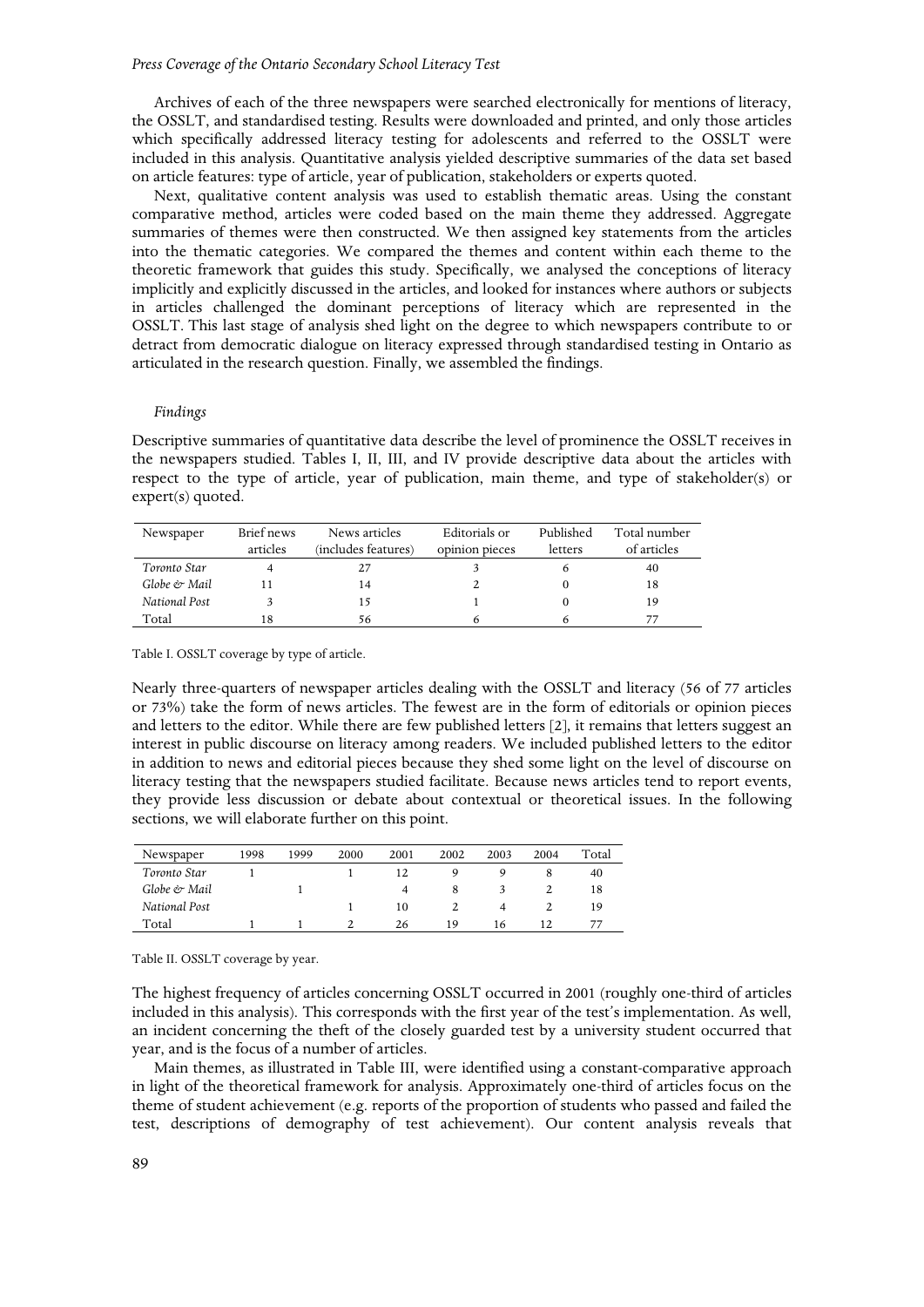throughout the course of the OSSLT's existence, student achievement results have been publicised, with particular attention to concerns about levels of failure. However, the content of these articles avoids exploration of issues related to literacy conceptions and contains little, if any, exploration of inequities or reasons for failure. Commonly reported information includes:

- over 60,000 students in 2004 were in danger of not graduating due to failure (e.g. Lindgren, 2003; Greenberg, 2004);
- the highest failure rates are among students in 'non-academic' streams (e.g. Lindgren, 2002a, b, 2003; Greenberg, 2004), with more than half of all students in the 'applied' [3] stream failing the test (Brown, 2003a);
- some pieces (e.g. Brown, 2002a) report accusations that the Minister of Education was manipulating variables to change achievement outcomes, such as creating 'easier' test questions and changing the passing mark.

| Theme                          | Toronto Star | Globe & Mail | National Post | Total |
|--------------------------------|--------------|--------------|---------------|-------|
| Student achievement            | 13           | 6            |               | 26    |
| Controversy                    |              | 6            |               | 25    |
| Theft and postponement of test |              |              |               | 12    |
| Test content                   |              |              |               |       |
| Test design                    |              |              |               |       |
| Remediation to improve results |              |              |               |       |
| Politics                       |              |              |               |       |

Table III. OSSLT coverage by main theme.

Approximately one-third of articles focused on describing controversies that occurred associated with the OSSLT. Controversies over literacy tests as discussed in the press tend to focus on (1) fairness of the marking process (resulting from former OSSLT markers who came forward to criticise the process in 2002 and 2004); (2) discriminatory aspects of test content or structure, mainly relating to students with special needs (e.g. lack of accommodation) and differences in socioeconomic status (SES) (e.g. the reasons that private schools and high-SES public schools tended to have higher achievement levels) [4]; (3) the use of test results for various purposes considered questionable by some (e.g. using test scores to rank schools, etc.); and (4) concerns about 'teaching to the test' in Ontario classrooms. Despite this discussion, once again, discussions about the conceptions of literacy reflected in the test – and their possible impact on achievement – are excluded from press coverage.

| Group quoted                          | Toronto Star | Globe & Mail | National Post | Total |
|---------------------------------------|--------------|--------------|---------------|-------|
| School/board administrators           | 12           | 5            |               | 24    |
| Politicians                           | 12           |              | 2.            | 19    |
| EQAO or Ministry of Education         | 8            |              |               | 17    |
| Non-profits and private 'think        | 8            |              | 3             | 16    |
| tanks'                                |              |              |               |       |
| Teacher unions                        | 6            | 2            | 5             | 13    |
| Parents                               | 6            |              |               | 10    |
| Academics/researchers                 | 6            |              | 3             | 10    |
| Teachers                              | 6            | 0            |               |       |
| Students                              | 4            |              | 0             |       |
| Federal organizations (e.g. Council   |              | 3            | 0             |       |
| of Ministers of Education, Statistics |              |              |               |       |
| Canada, etc.)                         |              |              |               |       |
| Police or justice system              |              | 0            |               |       |
| Test markers                          |              |              |               |       |
| Celebrities                           |              |              |               |       |
| Private sector                        |              |              |               |       |

Table IV. Frequency of 'experts' or stakeholders quoted regarding OSSLT. (Each article was scanned for expert[s] or stakeholder[s] quoted in the categories shown in the table. Each time a particular group appeared in a given article, it was counted as one occurrence. Many articles included quotes from several groups.)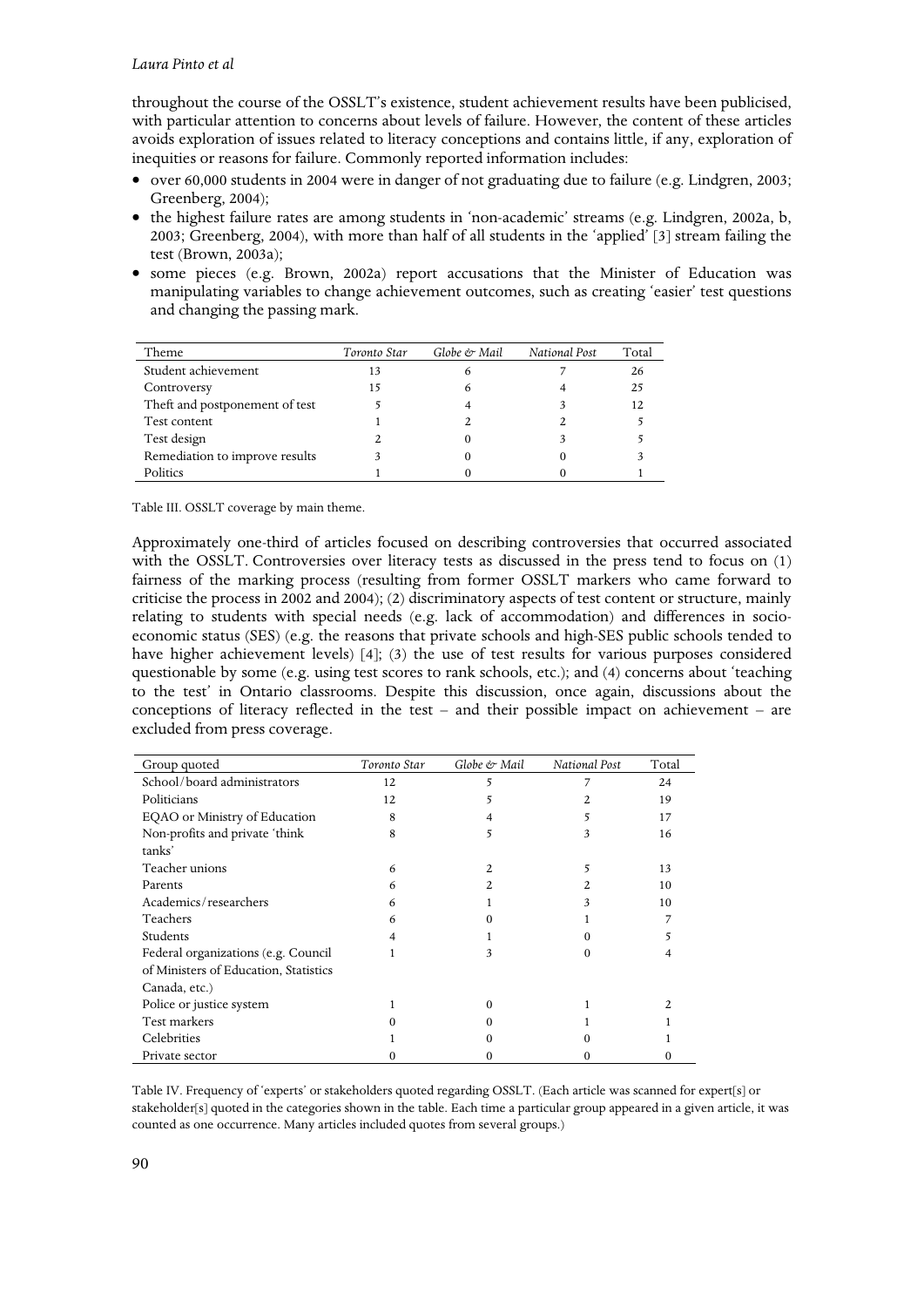An investigation of which experts and/or stakeholders are quoted in press coverage of the OSSLT gives an indication of whose voices are silenced, and whose are privileged (see Table IV). Analysis reveals that the three groups most directly affected by the test – parents, teachers and students – receive the fewest quotes in newspaper articles, while school and board administrators receive the most, followed by politicians. Among teacher unions, the Ontario Secondary School Teachers' Federation (OSSTF) is most frequently quoted. While a fairly wide variety of 'experts' are quoted in the articles analysed, there is little depth to their statements. Rather, content analysis reveals that, for the most part, the quotes are 'sound bites'. For example, one article quotes a teacher union representative saying, 'Hopefully it will be something that will benefit students, but from what I saw today I don't think it will' (Smyth, 2001, p. A1), but the article fails to explore what this means or why the person quoted holds this position.

While most articles in the analysis provide little opportunity for discourse and debate, few provide various aspects of resistance to testing or challenge to conceptions of literacy that relate to democratic discourse. In the subsections that follow, we will highlight instances where newspapers contributed in some way to public discourse related to conceptions of literacy related to the OSSLT.

#### *OSSLT Performance and Student Outcomes*

Though a few articles focus on the link between literacy skills (as achieved through the OSSLT) and employment prospects, particularly through the quotes included in articles, this link is not often explored. For example, the following quote is attributed to People for Education's Annie Kidder in the *National Post* (Lindgren, 2002b, p. A5):

'I can understand why a kid who wants to go through to university and college should have to be able to read and write very well at the Grade 10 level,' Ms. Kidder said. 'One hundred per cent of them should be passing that test …. But if I want to be a plumber or a bricklayer ... I may not need that level of literacy at all, but I may need my high school diploma and if I don't get it, I'm going to be a burden on all of society probably for a long time.'

Kidder's published statement underscores an 'economistic' view of literacy in that she suggests that literacy is tied to a certain post-secondary destination. The *Toronto Star* published several articles discussing strategies that parents, schools and educators are undertaking to address underachievement, more so than the other two newspapers.

There was one notable editorial, published in the *Toronto Star* (2001, p. A14), which explored the notion that literacy testing does not ensure literate graduates. This editorial, titled 'Education Means More Than Passing a Test', draws heavily on a *Harvard Education Letter*'s account of a fiveyear literacy study in the United States. The editorial focuses on the dangers of 'teaching to the test' as reported in the *Harvard Education Letter* cited, warning that literacy testing in Ontario will not necessarily lead to more literate students. This was the only article of its kind among those surveyed.

# *Differing Conceptions of Literacy*

There are a few instances in which newspapers allude to the existence of different conceptions of literacy – though these different conceptions are not explored. For instance, the *Toronto Star* (Gorrie, 2004, p. A06) reports the following:

Some criticism of the test is connected to changes in how literacy is viewed. It's no longer a black and white matter of being either literate or illiterate. Instead, it's a range of skills.

It's also more than reading and writing.

 'It's about knowledge and being able to get along in society,' [literacy worker Nadine] Sookermany says.

This provocative passage alludes to different forms of literacy. However, the 'range of skills' is not described, nor does the author elaborate on the Sookermany quote. Similarly, one *National Post* editorial (National Post, 2004, p. A19) reports: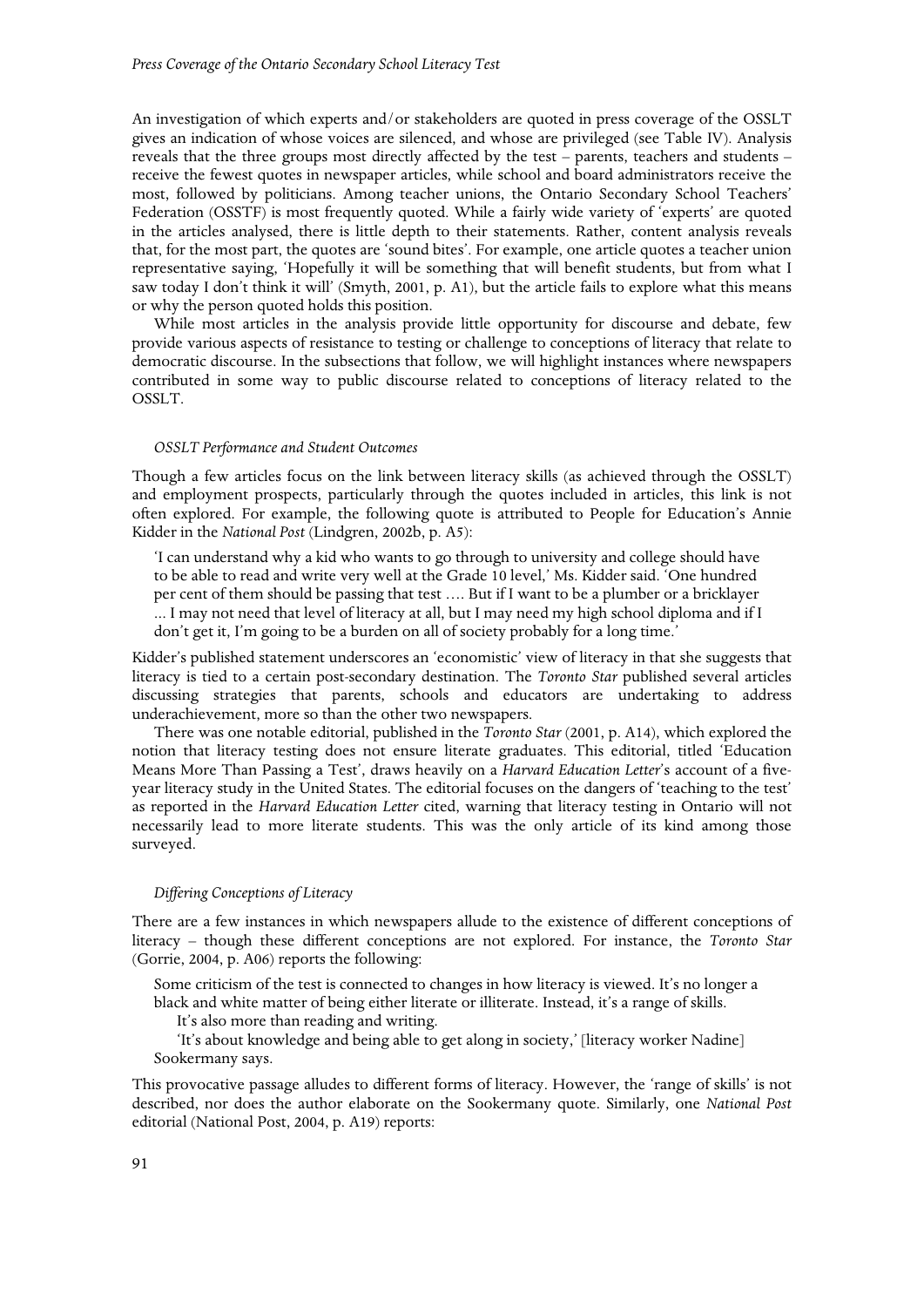According to John Myers, an instructor with the Ontario Institute for Studies in Education who supports the injunction, 'there is no fallback for students who, through no fault of their own, are not successful on that one aspect of literacy.'

 But this 'one aspect of literacy' Mr. Myers so casually dismisses is nothing less than the simple ability to read and write.

This particular editorial fails to describe what 'other' forms of literacy Myers might be referring to. Myers' remark opens the possibility for some meaningful discussion about literacy, but the author does not take the bait. Immediately following the passage quoted, the author dismisses Myers' view under the rationale that 'reading and writing' as shown in the test is what students need – but the author fails to acknowledge that the test shows only one form of writing and limited reading, as we have shown in our assessment of the OSSLT. While it is impossible to be certain about the context of Myers' remarks and what else he might have said, the author or editor of this piece was able to silence Myers' broader perspective of literacy through omission, whether conscious or not. Furthermore, this editorial concludes with the following statements: 'We hope the Ontario government sticks to its guns and keeps the literacy test as is ... In the end, all students will benefit from being held to a higher standard'. However, the reader is left unsure of what 'higher standard' the author is considering.

Other instances of references to alternative conceptions of literacy primarily occur in the form of stakeholder quotes. Kalinowski (2004, p. B03) attributes a quote that alludes to questioning '"whether one-size-fits-all literacy makes sense"' to the lawyer for parents taking legal action over the test. But once again, there is no clarification of possible alternate conceptions beyond this, and this alternate conception of literacy is, in effect, removed from the discourse.

These instances allude to the possibility of opening up public discussion about varying conceptions of literacy and challenging the focus of the OSSLT. However, superficial coverage and the dismissal of views of individuals who challenge conventional conceptions of literacy appear to shut this sort of dialogue down.

#### *Reader Interaction*

Letters to the editor suggest the degree to which readers are given the opportunity to discuss and debate the OSSLT and conceptions of literacy presented by the press.[5] A total of six letters to the editor were published within the timeframe studied, and all appeared in the *Toronto Star.* Each of the six letters published communicates some form of criticism or resistance related to the OSSLT. Two challenge predictors of success/reasons for failure reported in the *Toronto Star*, one suggests that the test served no purpose other than to harass educators, another criticises the use of alternate diplomas for those who do not pass the test, and two deal with conceptions of literacy. One of the letters in the latter group (Shaikin, 2002, p. A25) reflects the reader's response to literacy discourse in the newspaper:

How can one prepare to prove that they are literate? By Grade 10, shouldn't our students be able to read and write? Shouldn't the literacy test help to identify those students who cannot already do so, in order to ensure that they receive remedial assistance? Why are students studying for a literacy test? Why are teachers being asked to teach literacy as a subject? Does the Ontario government know the difference between literacy and understanding curriculum?

 Literacy is not something that can be studied. It can, perhaps, be evaluated, but it is not a subject to learn. Literacy is a skill that needs to be reinforced and built upon over the course of one's education. Literacy has nothing to do with curriculum, for without literacy, the curriculum cannot be understood.

 Our students need to learn many things in high school, but if they aren't able to read and write, Grade 10 is very late in their education to evaluate and impose those skills that are supposed to begin development in very early childhood.

This reader appears to support a functional conception of literacy. She suggests that students should be able to 'read and write' but it appears that she is not considering that there could be varying types of reading and writing. Clearly, her position suggests that acquiring literacy is a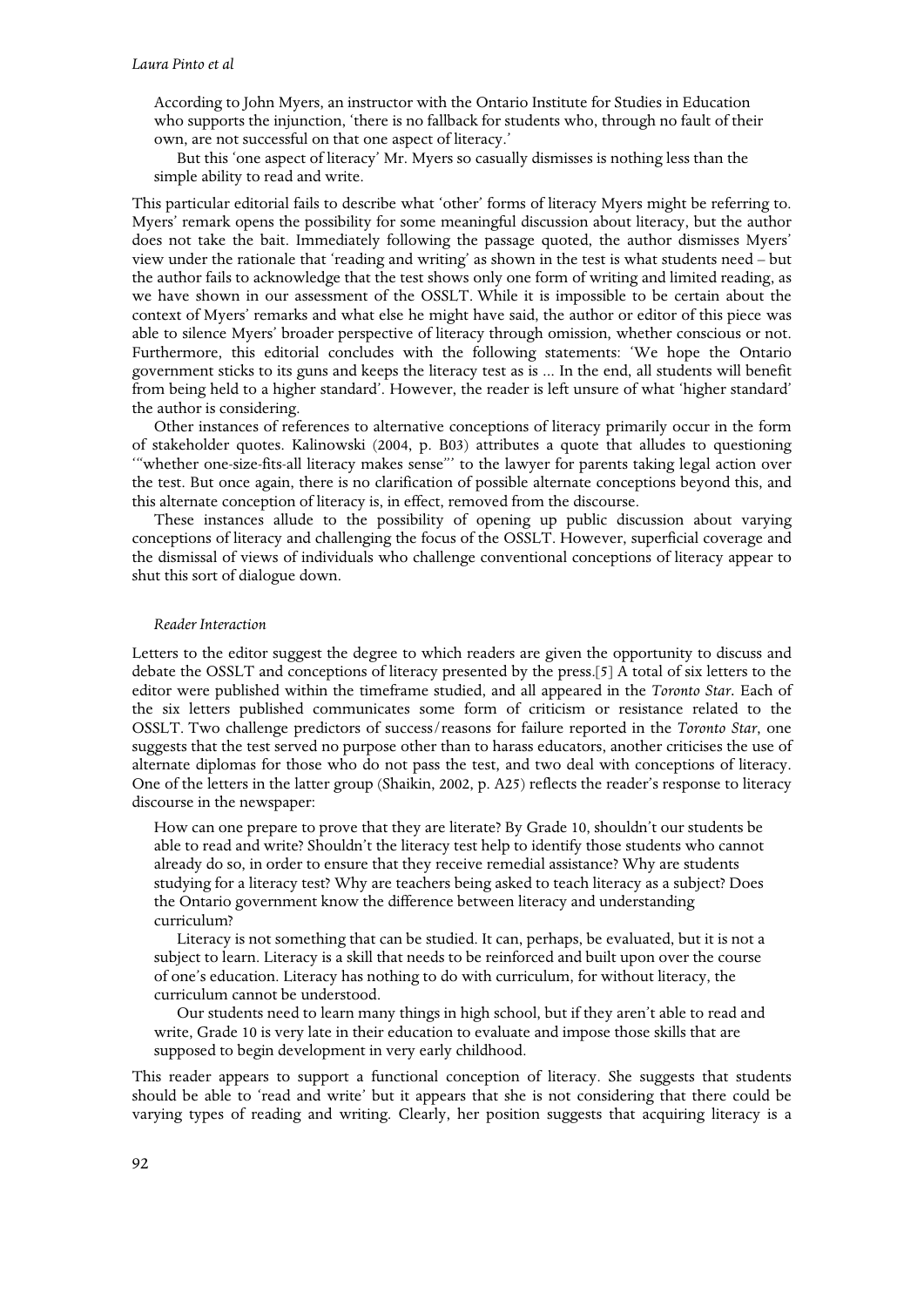process that takes place over a student's education. She appears to suggest that the 'curriculum' (presumably knowledge and understanding of subject matter) is outside the realm of literacy.

The following passage, which also deals with literacy conceptions, appears in a letter written by a grade 10 student published in the *Toronto Star* (Sadavoy, 2001, p. A19), discussing OSSLT results reported in the paper:

Although those are statistics, it does not prove that Grade 10 students are ignorant. I have an English class full of articulate and highly opinionated speakers.

 During class debates, those who express their points of view have creative, well-thoughtout ideas. The topics are very controversial and deal with problems that teenagers can relate to.

 If those tests contained a 'hot topic' or insulted the new curriculum, Grade 10 students would have been capable of providing evidence for their opinions. I would bet that more than two-thirds would have something to say about those subjects.

While this passage does not overtly challenge a particular conception of literacy, the author suggests that if the OSSLT focused on different sorts of literacies – through content, or in the form of a critique – students' performance might improve. As such, this reader is challenging dominant forms of literacy presented in the OSSLT.

Here we can see that the way in which parents, students and the public engage with this educational issue is significantly influenced by the manner in which it is represented by the press. For example, had the articles these two letters responded to addressed the issue of literacy and the OSSLT with greater depth, perhaps the readers would have been able to respond with greater understanding and clarity of ideas – underscoring Dewey's emphasis on 'the importance of communication as a way of living together' in a democracy (Evans, 2001, p. 772). Finally, these letters suggest that perhaps newspaper readers may be interested in learning more about literacy and thus reinforcing Dewey's vision of newspapers stimulating inquiry among readers. But, as we have illustrated, there is little for readers like Shaikin and Sadavoy to turn to in Canadian newspapers.

#### **Discussion: opening up or shutting down discourse about 'literacy'?**

Overall, surprisingly few newspaper articles explore or question conceptions of literacy reflected in Ontario's educational policy in light of the introduction of the OSSLT. One might at this point ask why we should expect that mainstream print news do anything more than offer basic reporting on something like a provincial literacy test. Is it expecting too much to ask whether and how news can or ought to engage in more complex debate about something like high-stakes literacy testing? As a point of contrast, other topics such as Darwinism versus Creationism in schools, pro-life/prochoice stories, environmental issues such as the Kyoto Protocol, reflect greater depth and complexity of coverage in that differing positions on the issues are at the fore of media coverage. This may stem from the relative simplicity required to present the opposing viewpoints, as well as the familiarity that readers might have with positions on these topics. Issues such as Kyoto and prolife/pro-choice are easily defined and described, whereas discussing and debating literacy would require reframing the OSSLT as value-laden and explaining the nature of alternate conceptions of literacy.

Secondly, whether or not news does in fact offer this complexity, we suggest that one of the functions of news in a democracy is to engage debate about the social implications of something as fundamental as literacy. The OSSLT appears to be viewed through a lens of false neutrality, and acknowledging the problematic aspects we have identified would require analysis and understanding by journalists and by readers in order to construct a debate in the public sphere. The Campaign for Press and Broadcasting Freedom, an independent Canadian organisation dedicated to monitoring Canada's media, asserts that 'the basic requirements of a democratic media system should be that it is representative of the rich diversity of interests and opinions in our societies, that it is accessible to all citizens so that their voices may be heard, and that it lives up to its responsibility to provide people with a broad range of views and information'.[6] Furthermore, many educational thinkers and democratic theorists have recognised the centrality of communication to the preservation of democracy. For example, John Dewey has defined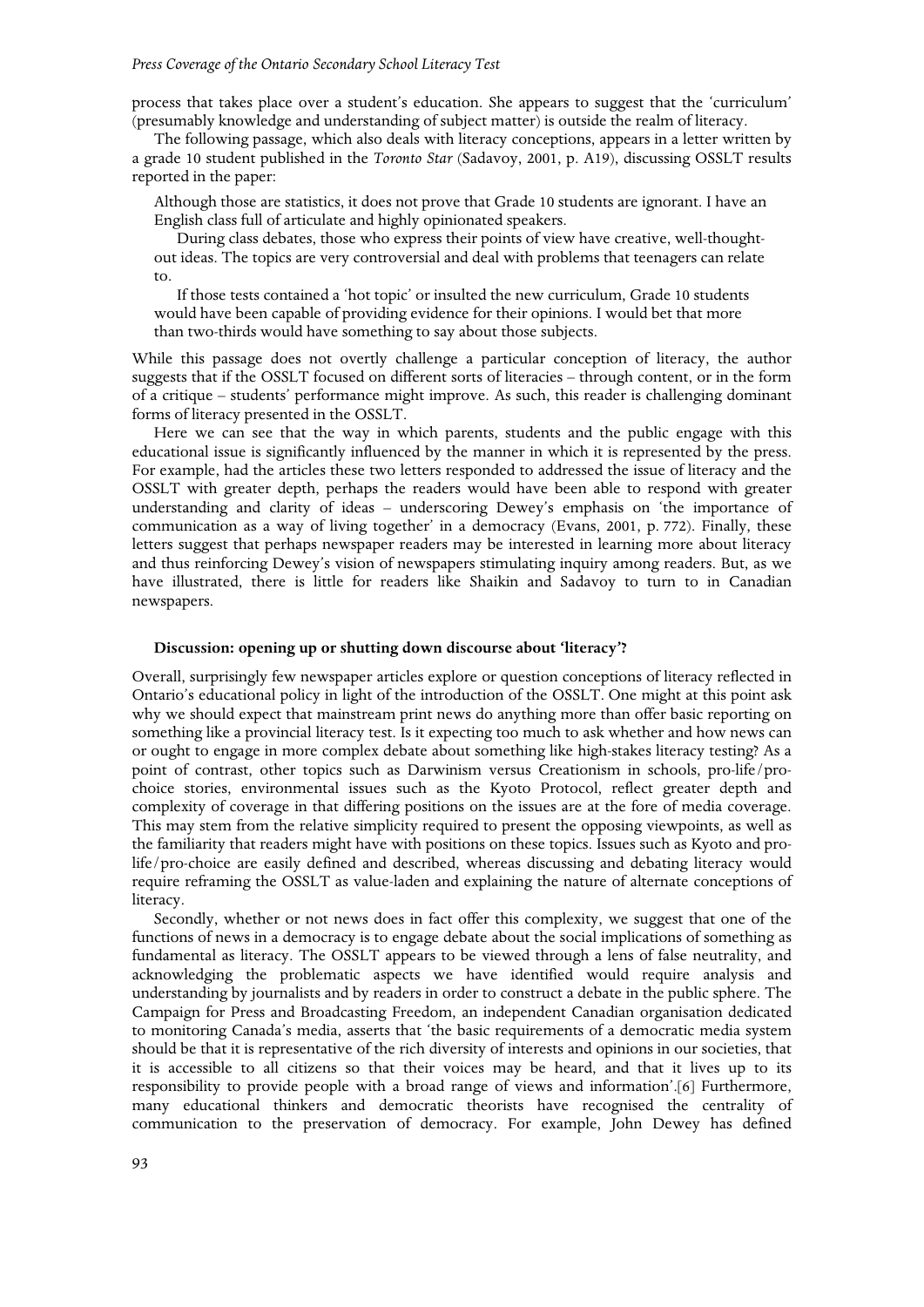democracy itself as a 'conjoint *communicated* experience' (Dewey, 1916/1943, p. 87); thus our experience of democracy is contingent on communication. Considering that the media is perhaps the most important mode of communication in our modern society, the communicative function of news must be recognised as essential for the preservation of democracy.

To reiterate, our analysis shows that the media significantly narrowed the potential of public discourse by limiting which individuals, organisations and groups had a voice in the press, shutting down discussion about alternative conceptions of literacy, and failing to provide any sort of meaningful discussion or analysis of literacy testing. In its failure to address the issues raised in this article, the Canadian print media failed to live up to its potential as a venue for democratic engagement. In stark contrast to the popular press, the academic literature contains a plethora of perspectives that discuss and debate conceptions of literacy. One thing is evident: the academic literature recognises that literacy is *never* neutral, that it goes beyond the acquisition of technical knowledge and skills applied in a predictable manner for instrumental purposes. It opens up discussion and debate that are essential to democracy and that play a role in the democratisation of education, literacy and testing.

In fact, even newspaper articles that discuss OSSLT student results fail to explain what sorts of literacy the tests reflect (though some break down results into reading and writing). There is, however, some acknowledgement of the sociocultural bias embedded in test content. As a whole, newspaper coverage also fails to give sufficient accounts of test content which would allow readers to draw their own inferences about what literacy might mean. Instead, the coverage implies that literacy is a self-explanatory phenomenon – if students read and write, they are literate. It fails to ask relevant but basic questions such as *read what? Write what?* Nor does it pose more complex questions associated with critical forms of literacy such as: *how do students make sense of the texts they read? Are students able to contextualise what they read in broader social contexts? Are they able to express their positions and their interactions with readings?* This stark absence illustrates an important relationship between media and schools as two social institutions which, together, are failing to engage the kind of public debate about something as fundamental as literacy. The fact that the media does not engage a greater diversity of voices and complexity of analysis compounds the already problematic imposition of a narrow definition of literacy found in the standardised test.

What, then, is the gist of the problems that the academic literature brings to light? Literacy, as much of the academic literature acknowledges, is always value-laden, reproducing hegemonic practices and conveying cultural norms, thus shaping social and individual consciousness. It does not merely give 'access' to culture, so that one might become 'cultured', but in fact allows cultural configurations of hegemony and power to be taken up and enacted by the subject. A variety of educational theorists, from Paulo Freire to Carmen Luke and Paul Taylor, have challenged the notion of literacy as neutral, and provide a starting point for more expansive and broad-based accounts of literacy. These conceptions of literacy reach to the very heart of debates regarding the role of education in a democratic society: Does it involve the acquisition of specific predetermined skills, or is it a transformative process of self-development and political intervention? Should it reproduce a given social order, or actively seek to illuminate, critique and alter it? Not only are such questions crucial to educational policy about literacy testing, but these are questions that must be publicly addressed in popular press discourse on literacy testing.

#### **Implications**

Clearly, there are many media that could provide an arena for discourse around the problematic nature of literacy in Ontario. We suggest that newspapers, given their role as sources of public information (Aldridge, 2001) and as such policy actors, are an ideal format for this. One might jump to the conclusion that the reason for this is lack of public appetite or lack of reader interest. While this could be the case, letters to the editor examined in this research suggest that there is interest in literacy among the readership. Moreover, these letters suggest that the public has at least some interest in engaging in complex discourse about literacy. We also observed several instances of articles and editorials which addressed the inequities of literacy testing – specifically suggesting that the OSSLT tends to disadvantage students from marginalised and minority groups. Some evidence (e.g. letters to the editor) suggests that there is genuine interest in this kind of debate as envisioned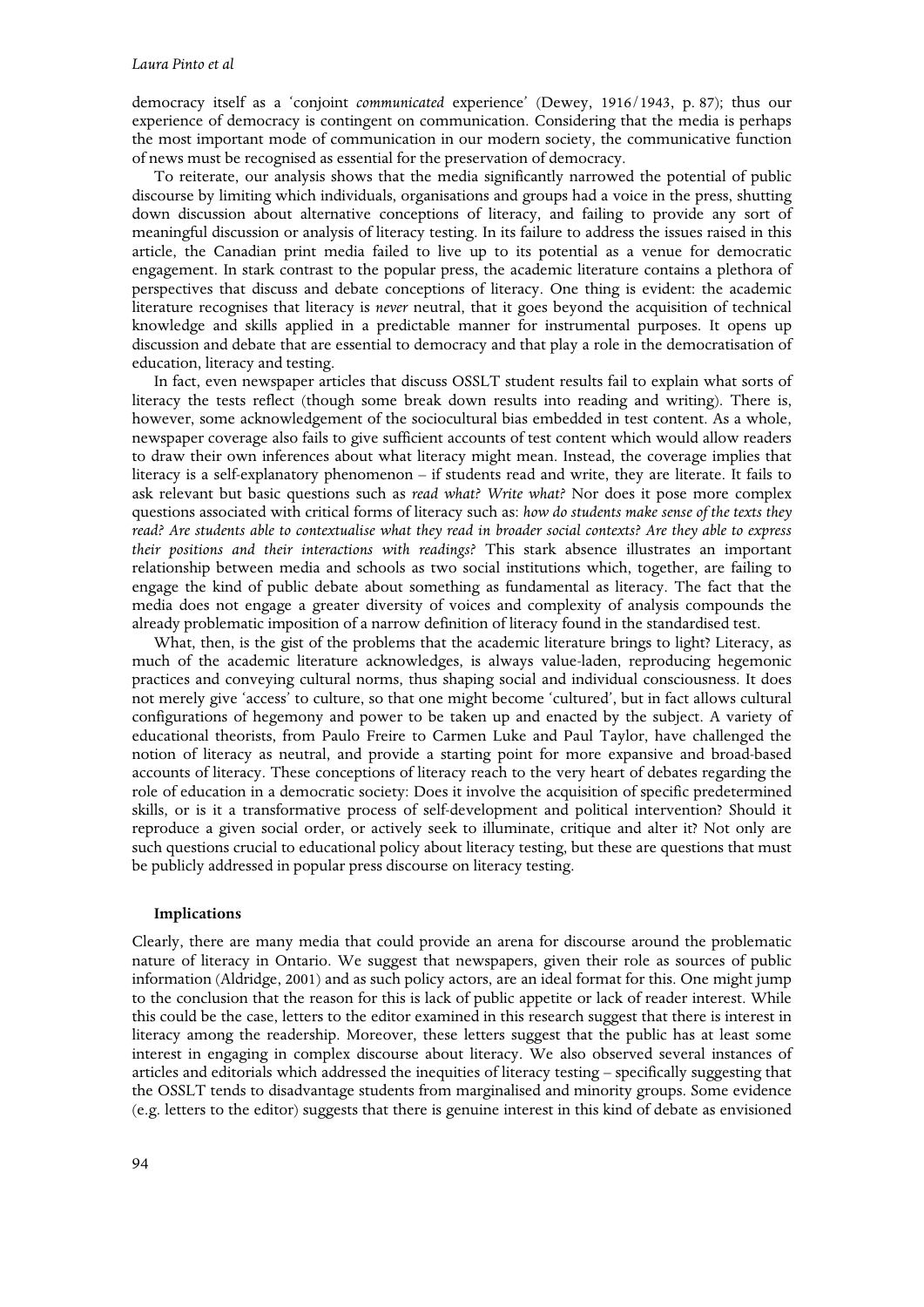by Dewey, but that the lack of multiple perspectives on literacy in the press and elsewhere is a function of no previous exposure to this issue.[7] Regardless, addressing some of the tensions would no doubt educate readers in the latter group, and possibly stimulate reflection and additional discourse in private spheres.

As long as literacy remains understood as 'neutral' by citizens, learners and teachers, then its true character will remain concealed, and students will be handed over to its influence and political consequences. Similarly, as long as the media remains understood as 'objective', citizens, learners, and teachers will fail to demand accountability on the part of the mainstream media for the narrow confines of its sources and coverage and its absence of inclusion of diverse – and scholarly – voices on such matters as literacy. Ironically, a narrow definition of literacy divorced from ideals of democracy is perpetuated by the twin operations of standardised tests working in conjunction with a less than democratic media.

By opening up public awareness, students, teachers and parents can reflect on how literacy conceptions shape their everyday lives – especially related to classroom practice. However, the only way that such discourse will be considered in the print media is if readers demand it.

#### **Conclusion**

Literacy remains a frequently used though rarely debated term in popular media forms in Ontario. By contrast, academic discourses on literacy provide a variety of hotly debated understandings of this term, largely focusing on its value-laden nature. This article explored how Canadian newspapers frame literacy as it relates to the OSSLT between 1998 and 2004. The analysis focused on whether and how the press shape discourse about conceptions of literacy when reporting on the OSSLT as it relates to Dewey's democratic vision for the press. The introduction of the OSSLT and its results, as reflected in newspaper reports, caused controversy. During the period of time studied, newspapers consistently reported information about OSSLT test status and results. However, these reports fail to discuss test content, and issues over literacy representations within the test. The press turned to a variety of stakeholder groups to provide comment, though our analysis found that those most affected by the test (students, parents and teachers) are least frequently represented in newspapers. Rather, politicians and school/board administrators are most frequently represented. The privileged voices have a greater opportunity to shape the discourse reported, though authors and editors make editorial decisions which may silence certain perspectives or ideas, and remove certain discourses from the public sphere represented by the newspaper.

While academic discourse on literacy provides full accounts of varied conceptions of literature, similar themes are simply not reflected in Canadian newspaper reports and editorials concerning high-stakes literacy testing in Ontario. Our analysis reveals that some attempts were made by authors and stakeholders quoted in articles to broaden the discussion of what constitutes literacy by suggesting alternative forms. However, allusions to alternate conceptions of literacy are simply not explained or elaborated in the newspaper. There is no evidence of explicit discourse raising issues brought about by luminaries such as Freire (1970), McLaren & Lankshear (1993), and Taylor (1993).

If the media is to represent the diversity of voices and provide a wide range of views so as to fulfil its democratic responsibility as envisioned by Dewey, then a wider debate over representations of literacy must occur and more perspectives and voices must be included in newspaper coverage. For example, our findings suggest that academic work is not performing its democratic function as Dewey imagines. Considering alternative accounts of literacy will suggest ways and directions in which what is otherwise seen as an innocuous and neutral undertaking might be understood more fully among readership. Yet to the detriment of students – and democratic life in Ontario – these essential dimensions of literacy are too often neglected in standardised and high-stakes testing programmes. We believe that the press and other media that play a role in framing issues for the public have a responsibility to acknowledge the complex and multidimensional aspects of literacy so that the 'debate' can extend beyond the academic literature to engage students, teachers, parents and citizens. By reframing coverage of these topics, and including a wider array of voices, the press could strengthen its democratic role and stimulate inquiry, discourse and debate among members of the public.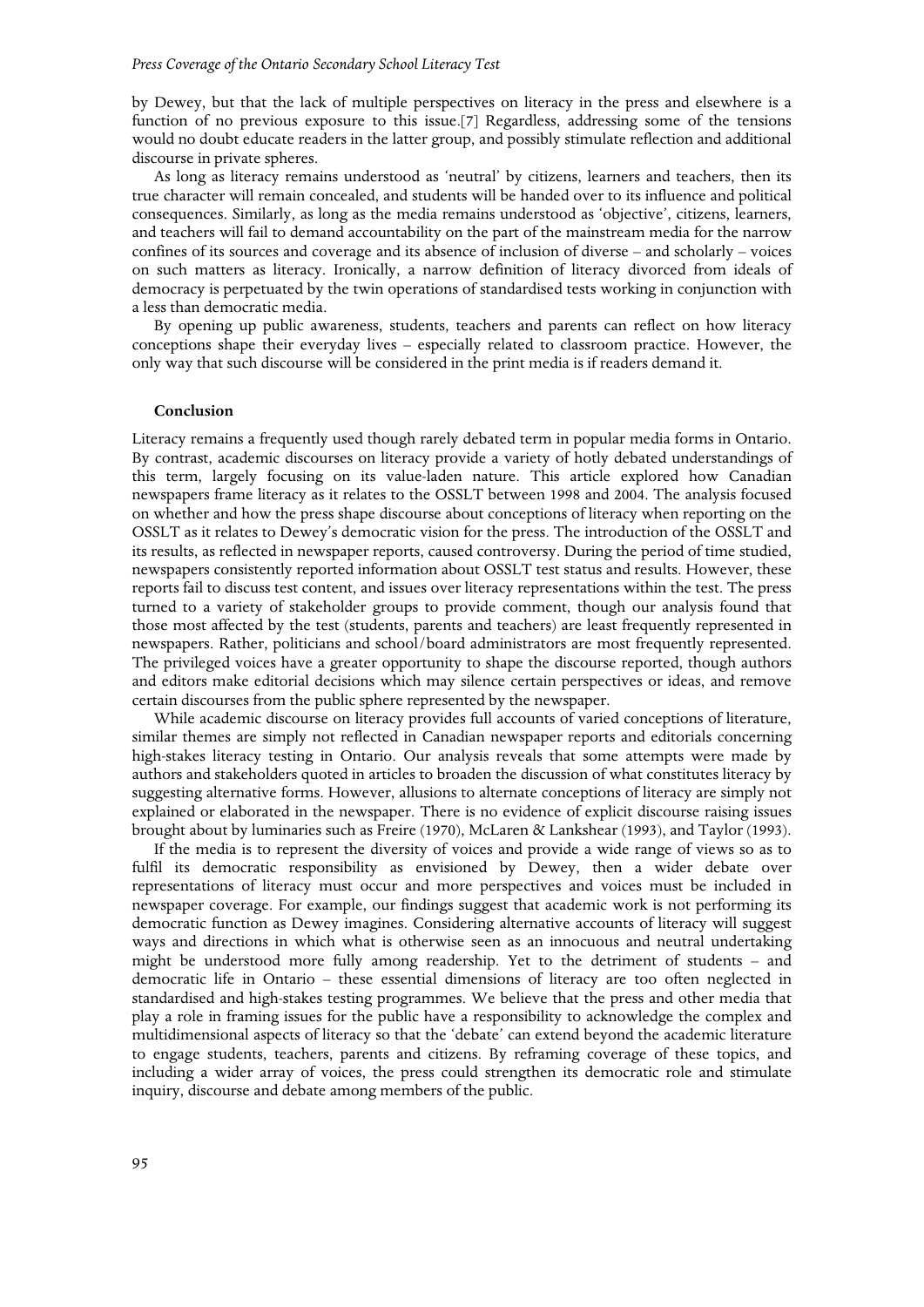### **Notes**

- [1] Livingstone & Hart (2005) found that 69% of Ontarians support the Ontario Secondary School Literacy Test (OSSLT), even if it results in fewer students graduating from high school.
- [2] It is unknown how many letters were submitted to newspapers, though some were indeed published.
- [3] In grades 9 and 10, Ontario students are streamed in to 'academic' or 'applied' courses, which then lead them into corresponding destination-based streams in senior grades ('workplace', 'college', 'college/university' or 'university').
- [4] Brown (2003b) quotes a teacher union representative: '"[these tests] prove once more what we already know – that the literacy test is not really a test of literacy, but of a student's socioeconomic status, and schools that cater to Ontario's wealthy families do better than those who do not"'.
- [5] We acknowledge that further research would be required to determine the reasons for reader responses, and whether those individuals submitting letters to the editor are representative of the broader population in their concerns.
- [6] http://www.presscampaign.org/statement.htm (accessed 18 April 2005).
- [7] Anecdotal evidence suggests that this might be caused by lack of exposure. One of our authors recently provided a series of literacy workshops to practising teachers, and found that few were aware that the definition of literacy was controversial. As well, a review of websites and portals aimed at Ontario teachers revealed that though a variety of discussion forums were actively used, none addressed issues of literacy as a topic of debate and dialogue.
- [8] The reading component includes 12 reading selections of three different types (information, graphic, narrative), with a total of 40 multiple-choice questions, 25 short answer questions, and 35 written explanation questions. The writing component requires four writing tasks: a summary, a series of paragraphs expressing an opinion, a news report, and an information paragraph. The components are completed over two days, within a total time allotment of 2.5 hours.
- [9] One is a news story about lost baggage in Canadian airports, and the other is an opinion piece in response to a newspaper article in which the author complains about the popularity of t-shirts as garments.
- [10] Questions include asking students to: best describe the purpose of the readings, identify the meaning of specific words in the context of readings, provide an opinion of the reading, reiterate 'facts' or reasons from reading, explaining why certain punctuation marks were used, etc.
- [11] In 2004, one of the questions on the actual OSSLT involved reading a train schedule that contained Ontario destinations. A teacher anecdotally reported to one of our authors that a student who was new to Canada experienced great difficulty with this reading task since the student lacked knowledge of the Canadian train system and the names of Canadian destinations. Given that 27% (2001 Census as reported by OCASI, 2004) of Ontario's population was not born in Canada, it is likely that this was not the only instance of such difficulty.

#### **References**

- Aldridge, M. (2001) Lost Expectations? Women Journalists and the Fall-out from the 'Toronto Newspaper War', *Media, Culture & Society*, 23, pp. 607-624.
- Apple, M.W. (1993) *Official Knowledge: democratic education in a conservative age*. New York: Routledge.
- Brown, L. (2002) 75 Per Cent of Students Pass Literacy Test; but more than half the pupils in applied program fail, *Toronto Star* [Ontario Edition], 1 October, p. A.15.
- Brown, L. (2003a) Literacy Test Options under Study; move to help weakest students, Witmer says High failure rate in Grade 9 math also raising concern, *Toronto Star* [Ontario Edition], 10 February, p. A.03.
- Brown, L. (2003b) Why Rich Kids Get Better Marks, *Toronto Star* [Ontario Edition], 15 May, p. A16.
- Dewey, J. (1916/1943) *Democracy and Education: an introduction to the philosophy of education.* New York: The Free Press.
- Educational Quality and Accountability Office (EQAO) (n.d.) *Standard-Setting Process: a historical document outlining the process used to define the standards for the OSSLT*. http://www.eqao.com/07ede/ed7\_5e.aspx (accessed 19 September 2004).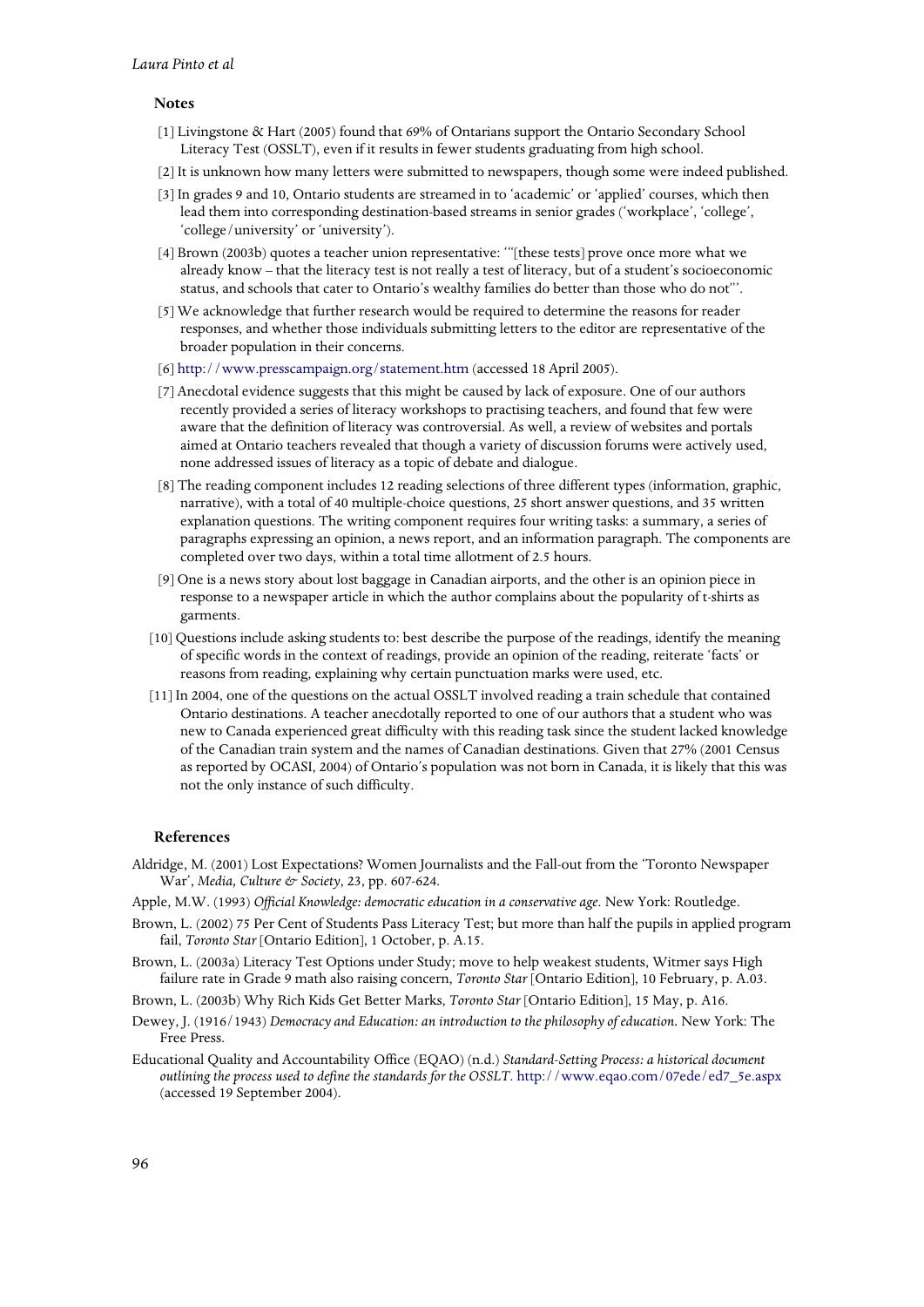- Educational Quality and Accountability Office (EQAO) (2003) *Ontario Secondary School Literacy Test Curriculum Connections*. Toronto: EQAO.
- Educational Quality and Accountability Office (EQAO) (2004) *Ontario Secondary School Literacy Test: sample questions and answers*. Toronto: EQAO.
- Evans, K.G. (2001) Dewey and the Dialogical Process: speaking, listening, and today's media, *International Journal of Public Administration*, 24(7/8), pp. 771-798.
- Freire, P. (1970) *Pedagogy of the Oppressed*. New York, Continuum.
- Gerstl-Pepin, C.I. (2002) Media (Mis)representations of Education in the 2000 Presidential Election, *Educational Policy*, 16(1), pp. 37-55. http://dx.doi.org/10.1177/0895904802016001003
- Gorrie, P. (2004) Literacy Test a Write-Off? Critics of the Province's Grade 10 Assessment Say it Can Push Students to Drop out of High School. What's More, They Argue, Functioning in Society is about More Than Just Reading, *Toronto Star* [Ontario Edition], 15 February, p. A.06.
- Grant, R.A. & Wong, S.D. (2003) Barriers to Literacy for Language-Minority Learners: an argument for change in the literacy education profession, *Journal of Adolescent and Adult Literacy*, 46(5), pp. 386-394. http://dx.doi.org/10.1598/JAAL.46.5.2
- Greenberg, L. (2004) 60,000 Fail Literacy Test that's an improvement, *National Post* [Toronto/Late Edition], 30 April, p. A.16.
- Kalinowski, T. (2004) Court Denies Literacy-Test Injunction; parents oppose diploma requirement Grade 10 tests seen as discriminatory, *Toronto Star* [Ontario Edition], 14 May, p. B.03.
- Lankshear, C. (2004) Meanings of Literacy in Contemporary Educational Reform Proposals, *Educational Theory*, 48(3), pp. 351-372. http://dx.doi.org/10.1111/j.1741-5446.1998.00351.x
- Levin, B. (2001) Conceptualizing the Process of Education Reform from an International Perspective, *Education Policy Analysis Archives*, 9(14). http://epaa.asu.edu/epaa/v9n14.html
- Lindgren, A. (2003) Ontario Fears Literacy Failures Will Create Flood of Dropouts: to get second chance, *National Post* [All But Toronto Edition], 21 February, p. A. 14.
- Lindgren, A. (2002a) Ontario Looks at 'Alternate Diploma': for students who fail literacy test, *National Post*  [Toronto Edition], 2 October, p. A.2.
- Lindgren, A. (2002b) 25% of Grade 10 Students Fail Literacy Test: critics suggest Ontario lowered the pass mark, [Toronto Edition]; 25% of Grade 10 Students Fail Literacy Test: Ontario results, [National Edition], *National Post*, 1 October, p. A5.
- Livingston, D. & Livingston, S. (2002) Failing Georgia: the case against the ban on social promotion, *Education Policy Analysis Archives*, 10(49). http://epaa.asu.edu/epaa/v10n49/ (accessed 13 March 2005).
- Livingstone, D. & Hart, D. (2005) *Public Attitudes towards Education in Ontario 2004*. Toronto: Ontario Institute for Studies in Education (Published as a monograph of *Orbit Magazine*).
- Lugg, C.A. (1998) Political Kitsch and Educational Policy. Paper presented at the American Educational Research Association, San Diego, 13-17 April 1998.
- McLaren, P.L. & Lankshear, C. (1993) *Critical Literacy and the Postmodern* Turn, in *Critical Literacy: politics, praxis and the postmodern*, pp. 379-425. Albany, SUNY Press.
- National Post Editorial (2004) A High School Diploma is Not a Human Right, *National Post* [National Edition], 12 February, p. A.19.
- Nelson, J.L., Palonksy, S.B. & McCarthy, M.R. (2004) *Critical Issues in Education: dialogues and dialectics*. Boston: McGraw Hill.
- Newman, K.S. & Chin, M.M. (2003) High Stakes: time poverty, testing, and the children of the working poor, *Qualitative Sociology*, 26(1), pp. 3-34. http://dx.doi.org/10.1023/A:1021487219440
- Ontario Council of Agencies Serving Immigrants (OCASI) (2004) *Ocasi Monthly Report for January 2004*. http://www.ocasi.org/ (accessed 14 March 2005).
- Page, B.I. (1996) The Mass Media as Political Actors, *Political Science & Politics*, 29(1), pp. 20-29.
- Pettigrew, M. & MacLure, M. (1997) The Press, Public Knowledge and the Grant Maintained Schools Policy, *British Journal of Educational Studies*, 45(4), pp. 392-405. http://dx.doi.org/10.1111/1467-8527.00060
- Sadavoy, S. (2001) Here's a Grade 10 Make-up Literacy Test, Mark Away [In response to 'School Boards Release Results of Grade 10 Literacy Testing' published April 9], *Toronto Star* [Ontario Edition], 16 April, p. A19.
- Shaikin, A. (2002) Literacy Test Based on a Flawed Philosophy [In response to 'Grade 10's Date with Literacy' published 14 February], *Toronto Star* [Ontario Edition], 14 February, p. A25.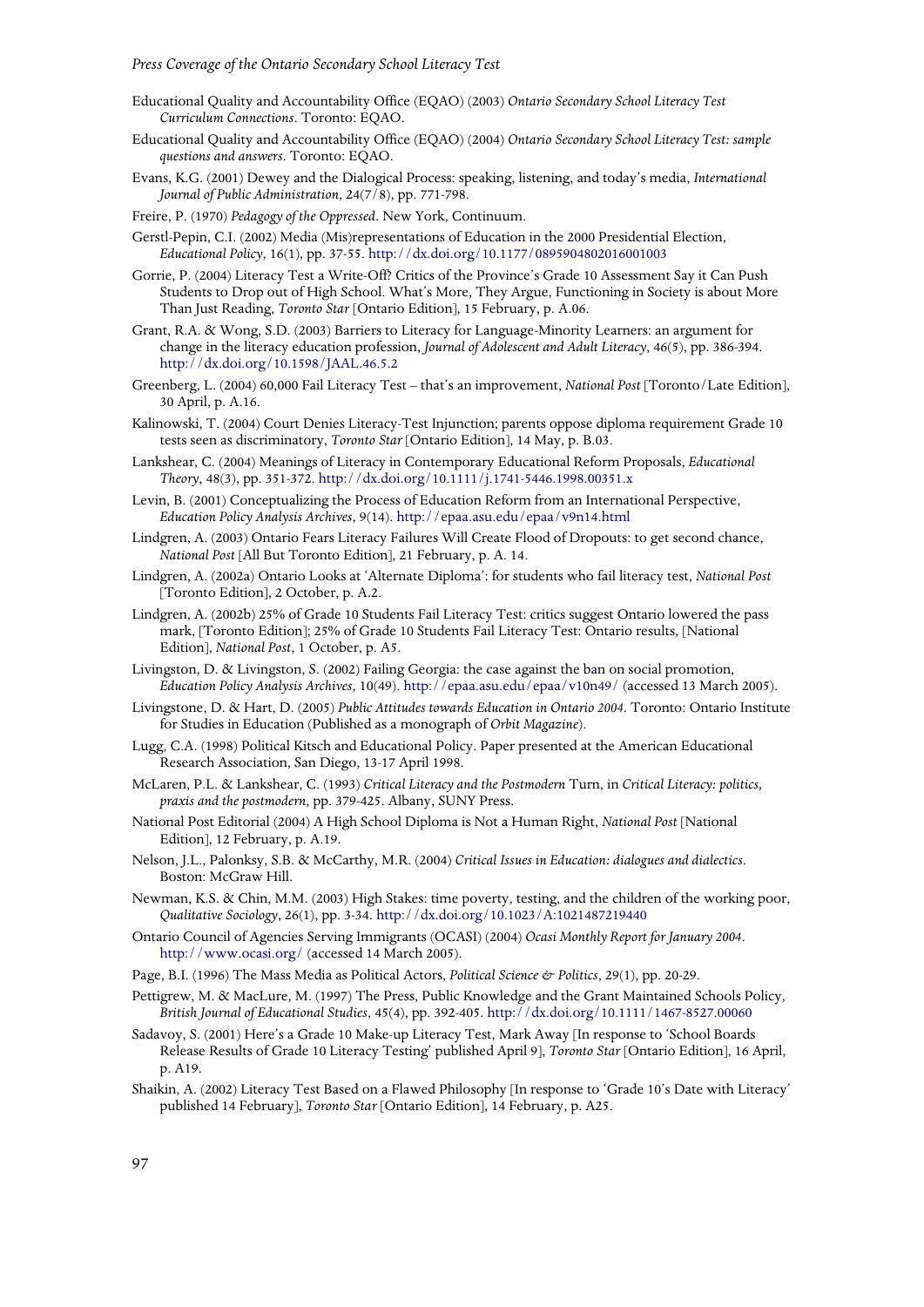Smyth, J. (2001) Ontario Unveils Nation's Strictest Student Tests: for grades 3 to 11: standard exams to account for 20% of final grades [Toronto Edition headline]; Ontario Expands Scope of Standardized Testing: students to undergo two evaluations a year beginning in Grade 3 [National Edition headline], *National Post*, 23 June, p. A1.

Taylor, P.V. (1993) *The Texts of Paulo Freire*. Philadelphia: Open University Press.

- Thomas, S. (2002) Contesting Education Policy in the Public Sphere: media debates over policies for the Queensland school curriculum, *Journal of Education Policy*, 17(2), pp. 187-198. http://dx.doi.org/10.1080/02680930110116525
- *Toronto Star* (2001) Education Means More Than Passing a Test, [Editorial] *Toronto Star* [Ontario Edition], 16 April, p. A14.
- Townson, D. (1999) Toronto's Bloody Newspaper Wars, *Columbia Journalism Review*, 38(2), pp. 52-53.
- Valencia, R.R. & Villarreal, B.J. (2003) Improving Students' Reading Performance Via Standards-based School Reform: a critique, *The Reading Teacher*, 56(7), pp. 612-621.

Westbrook, R. (1993) *John Dewey and American democracy*. New York: Cornell University Press.

- Wiley, T.G. & Wright, W.E. (2004) Language-Minority Education Policy and Politics in the 'Age of Accountability', *Educational Policy*, 18(1), pp. 142-168. http://dx.doi.org/10.1177/0895904803260030
- Wolfe, R., Childs, R. & Elgie, S. (2004) *Final Report of the External Evaluation of EQAO's Assessment Procedures*. Toronto: Ontario Institute for Studies in Education.
- Wong, K. & Jain, P. (1999) Newspapers as Policy Actors in Urban School Systems: the Chicago story, *Urban Affairs Review*, 35(2), pp. 210-246. http://dx.doi.org/10.1177/10780879922184365

## **APPENDIX**

# **Critique of the OSSLT Format**

The OSSLT contains a 'reading' component and a 'writing' component.[8] These two components present very narrow and specific conceptions of literacy characterised by what Lankshear (2004) calls 'lingering basics' or functional literacy. Specific observations about the embedded notions of literacy are:

- The sample reading questions provide readings limited to newspaper-style reports.[9] Presuming these are representative of actual questions, there is a marked lack of 'alterative' forms of literature, such as fiction or poetry. Questions posed to test-takers deal with reading comprehension, explanation of forms used in the pieces and grammar.[10] Some are extremely culturally biased.[11] The sorts of questions asked are relatively technical in nature. In no way do they call on students to demonstrate critical thinking or critical analysis, nor to respond in meaningful ways to the readings. This suggests that 'reading' literacy is strictly tied to comprehending words or sentences, not to critical evaluation or interaction with the text.
- EQAO standards state that the successful test-taker 'writes in a variety of forms, such as summary, opinion piece, news report, informational paragraph' (EQAO, n.d.) An examination of the sample questions reveals that these four forms are the only ones included. Forms such as poetry or creative writing are excluded. If students and teachers prepare for the test using the sample questions and this standard, more creative forms of writing can be under-represented or fall into the null curriculum.
- The sample writing tasks are extremely prescriptive, calling for a set number of paragraphs and limited space for the response, with a note explaining that the space reflects the amount to be written. One writing task in the sample requires a student to write a news report based on a photograph and headline provided. The sorts of questions reflect an extremely limited conception of writing as a component of literacy. Writing, by the implied definition in OSSLT, is a technical undertaking, not a creative one. Space is limited, and if the 'instructions' or conventions for topic, paragraph breakdown and space are not followed, it is not considered 'good' writing. This is problematic since it limits the creativity of students, and there is potential for conformity to be overemphasised in classrooms where test preparation takes place. Students who may be strong creative writers may not fare well on the test.

Given the extent to which adolescents in Ontario are impacted by the OSSLT, it stands to reason that students, teachers, parents and academics might be inclined to explore the sort of literacy that